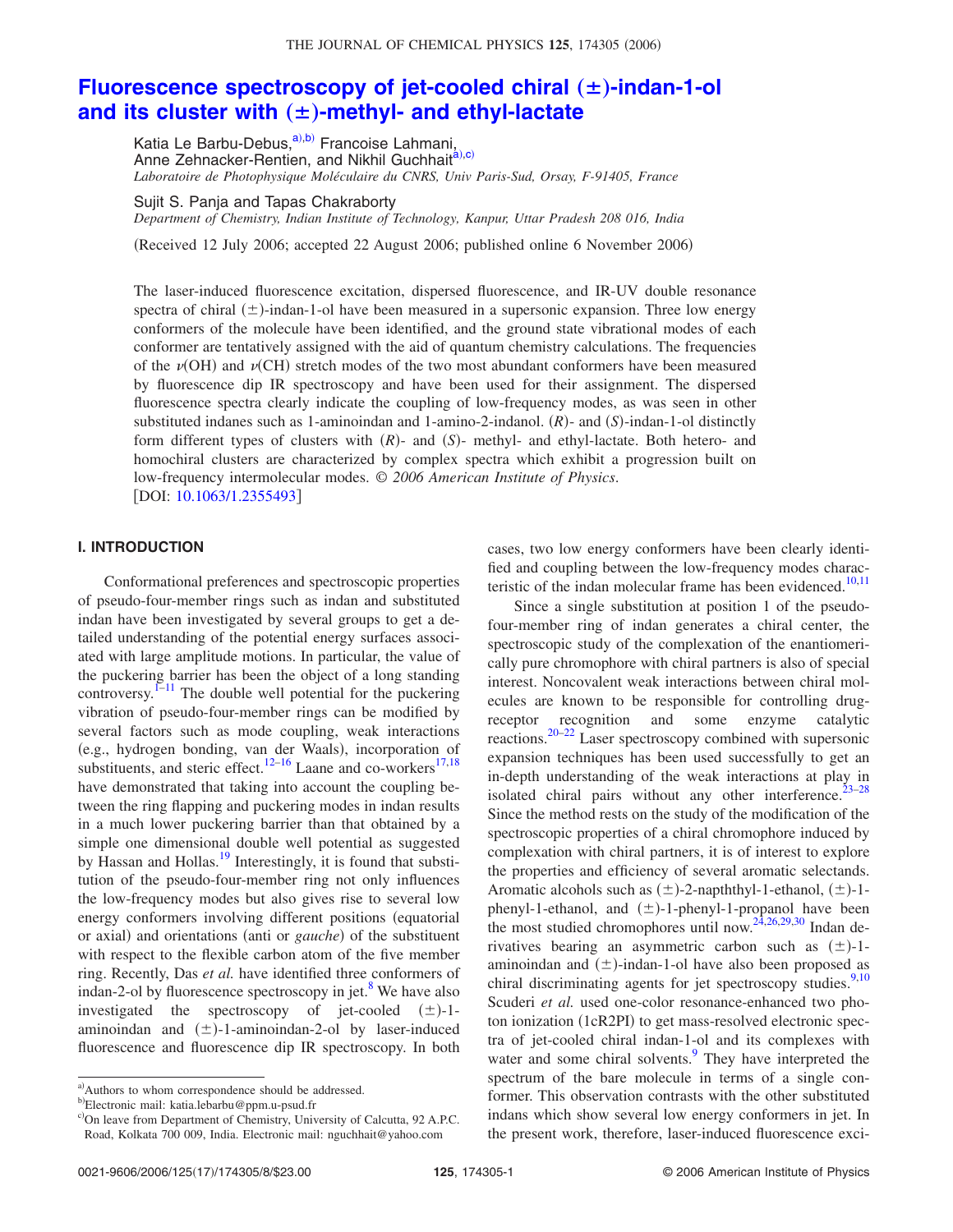tation, dispersed emission, and fluorescence dip IR spectroscopy are employed to re-investigate the electronic spectra of chiral  $(\pm)$ -indan-1-ol. *Ab initio* calculations have been performed to assist the analysis of the dispersed fluorescence and IR spectra and to assign the conformational isomers. In addition, the selectivity of  $(\pm)$ -indan-1-ol as a chiral discriminating agent has been tested by studying its complexes with chiral hosts such as  $(\pm)$ -methyl-and ethyl-lactate.

### **II. EXPERIMENT**

The experiments have been performed on similar setups in France Laboratoire de Photophysique Moléculaire, Orsay) and India (Indian Institute of Technology, Kanpur) for the measurement of laser-induced fluorescence (LIF) excitation spectra in a supersonic jet. $31$  In brief, the sample vapor of indan-1-ol from Aldrich seeded in helium at a pressure of  $\sim$ 2 atm was expanded into vacuum through a continuous nozzle. The sample was heated to $\sim$ 40 °C to get enough vapor pressure. A tunable visible light is generated by pumping a dye laser (Sirah, Spectra Physik) by a Nd:YAG (yttrium aluminum garnet) (GCR 190, Spectra Physik) laser. The visible dye laser output is frequency doubled by a potassium dihydrogen phosphate (KDP) crystal and is used to excite isolated jet-cooled molecules. The fluorescence signal from the sample is collected perpendicular to both the exciting light and the molecular beam by a two lens collecting system and detected through a 25 cm monochromator working under broad band conditions with a Hamamatsu R2059 photomultiplier tube (PMT). The output of the PMT is averaged by an oscilloscope (Lecroy 9400) and finally processed by a personal computer. The dispersed emission setup is similar to the LIF setup except that a monochromator disperses the emission before detecting by a double-staged Peltier-cooled intensified charge-coupled device (ICCD) (Jobin Yvon, Model No. 3000V) detector camera.<sup>32</sup> A 0.75 m monochromator (Spex, model: 750M) with grating of groove density of 2400/mm was used for dispersion. Typical spectral resolution of the dispersion system is  $7 \text{ cm}^{-1}$ .

The IR-UV double resonance spectra have been measured in the  $\nu$ (CH) and  $\nu$ (OH) stretch mode regions. The measurement technique rests on the fluorescence dip detection method. A pulsed UV laser beam whose wavelength is fixed on an  $S_0$ - $S_1$  transition of a given species is slightly focalized on the cold region of the jet and the resulting fluorescence intensity is recorded as a measure of the ground state population. A tunable IR laser beam is introduced prior to the UV laser beam. When the IR beam is resonant with a vibrational level of the species, the IR absorption induces a decrease of the ground state population, which manifests itself by a reduction in fluorescence intensity. The experimental setup is described elsewhere. $33$  The IR and UV beams are provided by two optical parametric oscillators (OPOs) synchronously pumped by a pulsed mode-locked Nd:YAG laser of 12 ps duration: Beta barium borate (BBO) crystal is used for the generation of visible (which is then frequency doubled) and  $LiNbO<sub>3</sub>$  for the IR light. The spectral width of the UV and IR lasers is  $3 \text{ cm}^{-1}$ .

The ground state structural calculations of the different



FIG. 1. Laser-induced fluorescence (LIF) excitation spectrum of jet-cooled indan-1-ol in the band origin region. Inset: Excitation spectra at three different sample temperatures: (a)  $25 °C$ , (b)  $40 °C$ , and (c)  $60 °C$ .

low energy conformers of indan-1-ol have been performed either by density functional theory (DFT) calculations using B3LYP functional and 6-31G\*\* basis set or MP2 level with  $6-31G^{**}$  basis set using the GAUSSIAN 98 software.<sup>34</sup> The ground state vibrational frequencies corresponding to the lowest energy structures were calculated at the B3LYP and MP2 levels and compared with the observed fluorescence emission spectra. The calculation of the potential energy surfaces (PESs) along the OH torsion has been performed in the following way: the OH group is rotated by  $\sim 10^{\circ}$  intervals for each of the lowest energy axial and equatorial conformers and the remaining coordinates are fully re-optimized. Such calculation generates conformers with respect to the orientation of the OH group and allows us to estimate the barriers between them.



Structure of  $(\pm)$ -1-indan-1-ol with numbering of atoms.

#### **III. RESULTS AND DISCUSSION**

#### **A. Bare molecule**

### **1. LIF spectrum**

The laser-induced fluorescence excitation spectrum of indan-1-ol in the  $S_0 \rightarrow S_1$  transition origin region is shown in Fig. 1. It shows an intense band at 37 073 cm−1 followed by weaker bands at the higher energy side. The 37 073 cm<sup>-1</sup>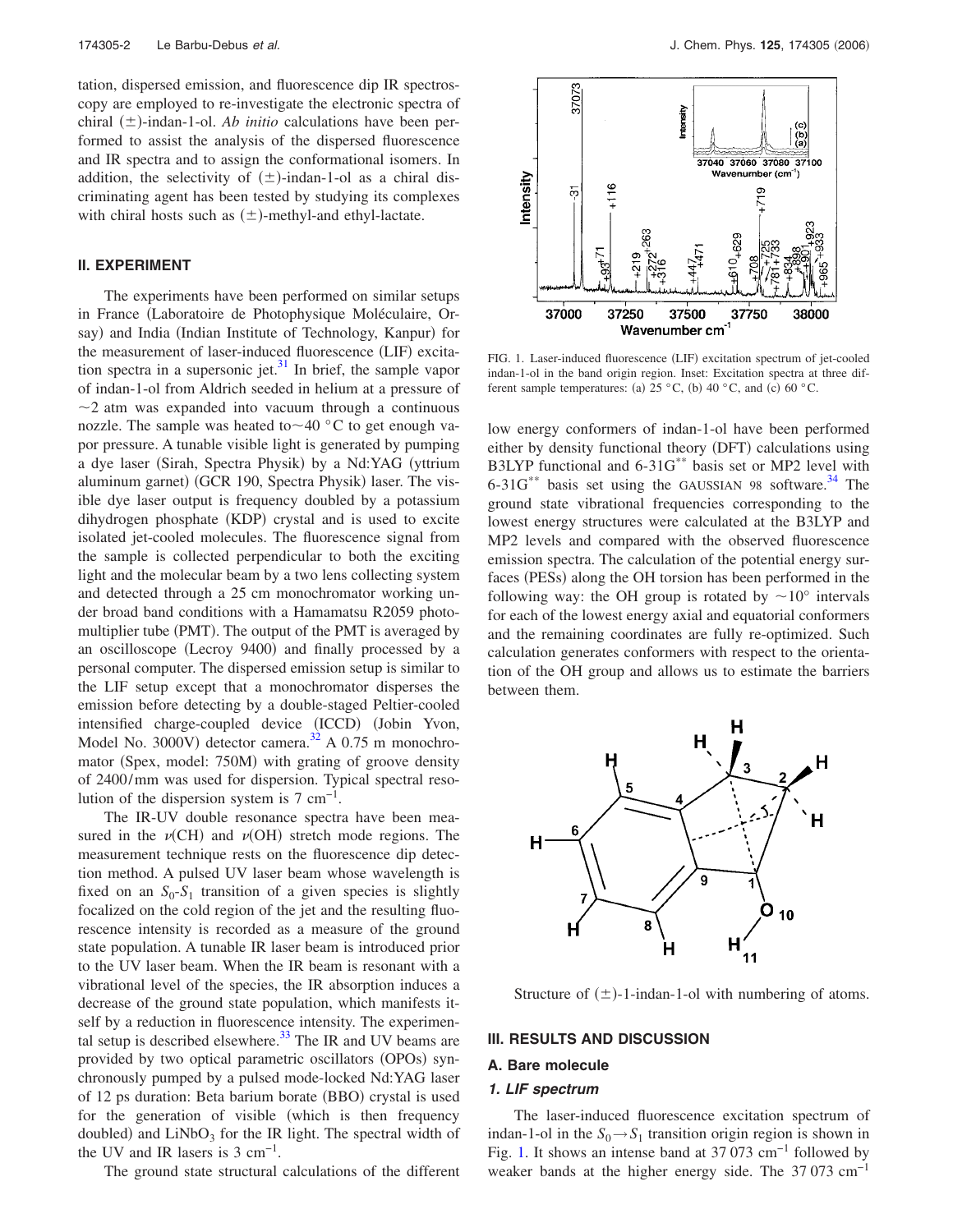intense band is accompanied by a moderately intense band at 31 cm−1 lower in energy. The 37 073 and 37 042 cm−1 bands will be called bands A and B hereafter, respectively. Two other bands that display noticeable intensity appear at +116 and +719 cm−1. In addition, very weak features appear at +71, 263, 272, 447, 471, 629, 708, 834, 898, 901, 923, and 933 cm<sup>-1</sup>. It is worth noting that the  $-31$  and  $+71$  cm<sup>-1</sup> bands are not present in the mass-resolved excitation spectrum. All the other bands in the LIF spectrum are similar to those of the mass-resolved 1cR2PI spectrum observed by Scuderi *et al.*<sup>9</sup> However, as the fluorescence quantum yield and ionization efficiency may vary along the spectrum, the relative intensity distribution of the blue-side bands in the LIF spectrum is found to be different from that of the 1cR2PI spectrum. The absence of the  $-31$  and  $+71$  cm<sup>-1</sup> bands in the mass-resolved excitation spectrum could be due to the fact that they arise from higher mass clusters. If they do, their relative intensity with respect to the strongest 0-0 band must increase by increasing the sample temperature, hence the vapor pressure. As seen in Fig. 1 (inset), the change in sample vapor pressure does not modify the intensity ratio of the bands at 37 042  $(-31)$  and 37 073 cm<sup>-1</sup>. This result indicates that the band at  $-31$  cm<sup>-1</sup> does not arise from a dimer or higher cluster of indan-1-ol. Secondly, hot band transitions can be responsible for the red shifted  $(-31 \text{ cm}^{-1})$  band. This can be verified by changing the cooling conditions. However, changing the backing pressure does not change the intensity ratio of the two bands in the LIF excitation spectrum. Moreover, we obtained exactly the same spectrum when using a continuous or pulsed supersonic expansion. This result clearly supports the fact that the  $-31$  cm<sup>-1</sup> band is not a hot band. It should thus be assigned to a different conformational isomer. The reason for its absence in the mass-resolved 1cR2PI spectrum is not clear at the moment and will be discussed later.

#### **2. Emission spectra**

The emission spectra following single vibronic level (SVL) excitation of the bands at 37 073 (band A), 37 042 (band B), and 37 144  $cm^{-1}$  (band C) are shown in Fig. 2. The frequencies of the main vibronic bands are presented in Table I. The signatures of the SVL spectra seem to show that these three bands are the origin of emission from three different species. The emission obtained by pumping the strongest band in the LIF spectrum [Fig.  $2(a)$ ] is dominated by the low-frequency mode at 147 cm−1 which appears as a three member progression and in combination with the most prominent benzene ring modes found at 741, 1022, 1209, and 1482 cm−1. Other low-frequency vibrations are seen at 259 and 275 cm<sup>-1</sup>. This spectrum is very similar to the emission spectra resulting from excitation of the origin transition of the parent molecule indan and 1-aminoindan. Thus the nature of the substituent in position 1 does not strongly affect the vibrational pattern appearing in the spectroscopy of indan derivatives.

The emission spectrum resulting from the excitation of the  $-31$  cm<sup>-1</sup> band [Fig. 2(b)] is quite different from the emission of band A, particularly in the low-frequency region. It exhibits main bands at 112 and 307 cm−1 and a weaker



FIG. 2. Single vibronic level emission spectra of indan-l-ol excited at (a) 37 073 cm<sup>-1</sup> (band A), (b) 37 042 cm<sup>-1</sup> (band B), and (c) 37 144 cm<sup>-1</sup> (band  $C$ ).

feature at 66 cm−1. Also the 700 cm−1 region differs from what was observed in the case of band A. Higher frequency bands at 1023 and 1209 cm−1 are not modified relative to band A. The emission obtained after excitation of the weak +71 cm<sup>-1</sup> band [Fig. 2(c)] excitation resembles that of band A in the low-frequency region and shows the same lowfrequency progression built on a  $145 \text{ cm}^{-1}$  mode. However, it is much more congested in the high-frequency benzene ring mode region.

The emission spectrum resulting from the excitation of the +116 cm<sup>-1</sup> band [Fig. 3(a)] shows a 0-0-type emission similar to that observed from the origin (band A) starting on the  $\Delta v$ =0 transition at 147 cm<sup>-1</sup> from excitation. It can thus be deduced from this spectrum that the excited 116 cm−1 vibration in  $S_1$  corresponds to the  $S_0$  147 cm<sup>-1</sup> mode. A band of noticeable intensity appears in the region of the  $\Delta v=0$ transition, at  $110 \text{ cm}^{-1}$  from the excitation. In addition, weak bands appear at 205, 259, and 275 cm−1 from the excitation line. This indicates that several low-frequency modes are coupled and hence, the excited vibronic level at  $+116$  cm<sup>-1</sup> can be described as a combination of low-frequency vibrations which give rise in emission to transitions toward different ground state vibrational levels according to Duchinsky effect. $35-37$  The low-frequency ground state mode at 110 cm−1 may be the counterpart of the 93 cm−1 vibration seen as a weak band in the LIF spectrum. The emission from higher vibronic levels at 219, 263, and 719 cm<sup>-1</sup> bands [Figs.  $3(b) - 3(d)$ ] clearly shows their corresponding ground state vibrations at 259, 275, and 741 cm−1, respectively. Besides, for excitation of each vibronic level, it is observed that the  $\Delta v$ =0 transition region exhibits a multiplet structure, which also clearly indicates the existence of mode coupling. Last, a broadening of the emission spectrum obtained by pumping the 719 cm−1 level is observed and is the manifestation of intramolecular vibrational redistribution. Each of these spec-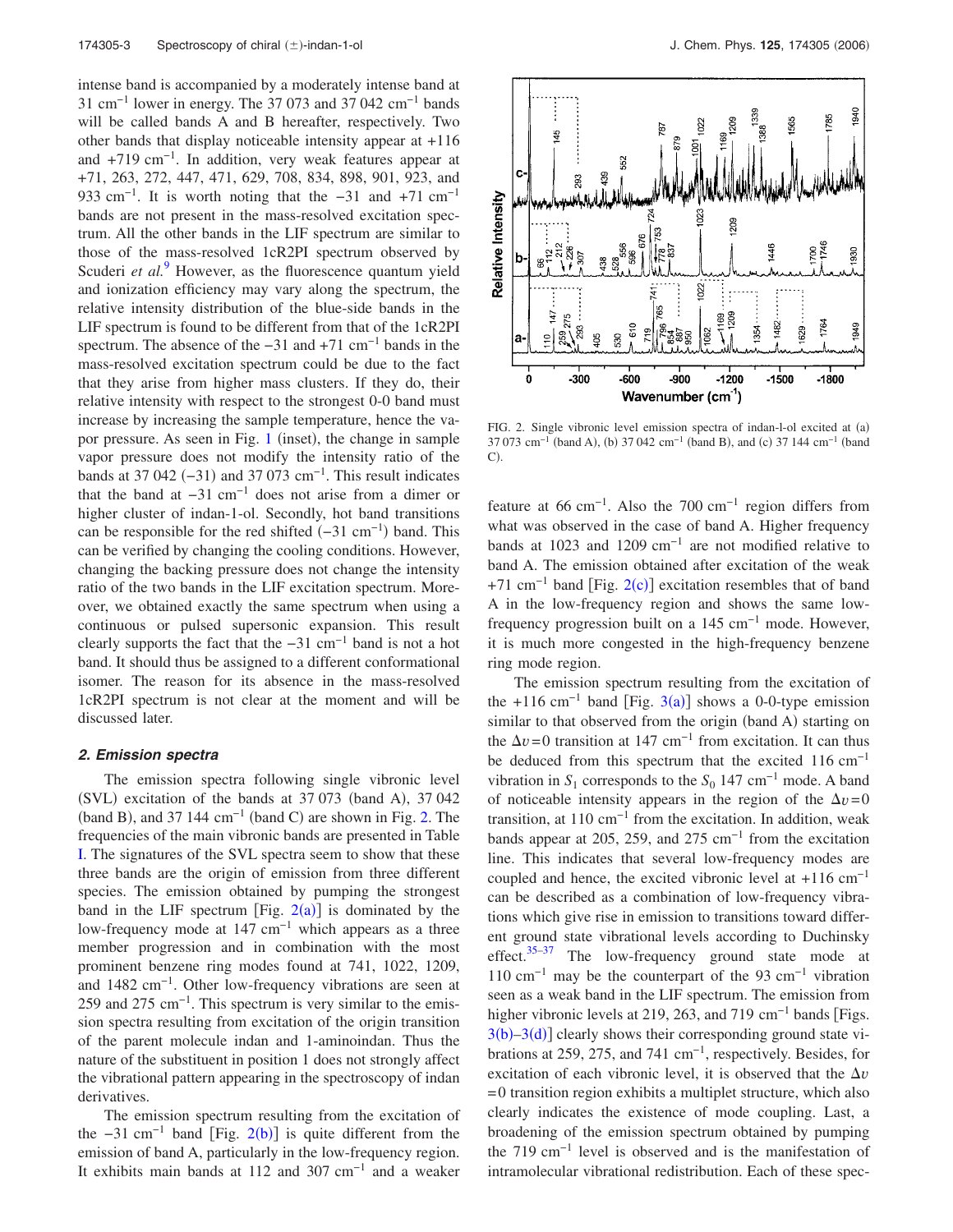TABLE I. Main ground state vibrational modes of indan-1-ol obtained from SVL spectra and calculated harmonic frequencies at DFT level B3LYP/6 -31G<sup>\*\*</sup>). The values in parentheses in the calculated frequencies are at the MP2/6-31G<sup>\*\*</sup> level.  $\nu_1$ = puckering coupled with Bz-ring twist,  $\nu_2$ = flapping coupled with puckering,  $v_3 = Bz$ -ring  $v_6$  coupled with C<sub>5</sub> ring deformation,  $v_4 = Bz$ -ring  $v_6$  coupled with C<sub>5</sub> ring deformation,  $v_5 = Bz$ -ring  $v_{18}$ ,  $v_6 = Bz$ -ring in plane CH bend, and  $\nu_7$ =OH stretch (Bz-ring  $\nu_6$  and Bz-ring  $\nu_{18}$  are benzene vibrations in Wilson's notation).

| Conf. $I_{eq}$            |                                                             | Conf. $II_{\alpha x}$     |                                              | Conf. $II_{eq}$           |                                        |
|---------------------------|-------------------------------------------------------------|---------------------------|----------------------------------------------|---------------------------|----------------------------------------|
| Experimental<br>frequency | Calculated frequency and<br>assignment                      | Experimental<br>frequency | Calculated frequency and<br>assignment       | Experimental<br>frequency | Calculated frequency<br>and assignment |
| 110                       | 113 (119) $\nu_1$                                           | 66                        | 88 (106) $\nu_1$                             |                           | 103 (120) $\nu_1$                      |
| 147                       | 151 (153) $\nu_2$                                           | 112                       | 122 (130) $\nu_2$                            | 145                       | 140 (155) $\nu_2$                      |
| 205                       | 211 (213) ring twisting coupled<br>with substituent torsion | $\cdots$                  | $\cdots$                                     | $\cdots$                  | $\cdots$                               |
| 275                       | $(263)$ ring deformation                                    |                           |                                              | $\cdots$                  |                                        |
| 293                       | $2 \times 147$                                              |                           |                                              | 293                       | $2 \times 145$                         |
| $\cdots$                  | .                                                           | 307                       | 307 (310) OH torsion<br>coupled to puckering | $\cdots$                  | $\cdots$                               |
| 610                       | 615 (615) $\nu_3$                                           | 596                       | 604 (619) $\nu_3$                            | $\cdots$                  | 612 (620) $\nu_3$                      |
| 741                       | 781 $(781)$ $\nu_4$                                         | 724                       | 789 (786) $\nu_4$                            | 787                       | 774 (781) $\nu_4$                      |
| 1022                      | 1051 (1059) $\nu_5$                                         | 1023                      | 1048 (1064) $\nu_5$                          | 1022                      | 1045 (1045) $\nu_5$                    |
| 1209                      | 1236 (1234) $\nu_6$                                         | 1209                      | 1232 (1257) $\nu_6$                          | 1209                      | 1218 (1230) $\nu_6$                    |
| 3638                      | 3789 (3856) $\nu$ <sub>7</sub>                              | 3610                      | 3797 (3862) $\nu$ <sub>7</sub>               |                           |                                        |

tra shows the dominant benzene ring modes 1022 and 1209 cm<sup>-1</sup>), as was seen in the emission from the 37 073  $\text{cm}^{-1}$  band (band A).

# frequencies for the two isomers. They show up at 2876, 2916, 2936, 2963, and 2984 cm<sup>-1</sup> for band A and at 2872, 2916, 2946, 2964, and 2989 cm<sup>-1</sup> for band B.

## **3. IR spectra**

The IR spectra obtained by setting the pump laser on the transitions located at 37 073 cm<sup>-1</sup> (band A) and 37 042 cm<sup>-1</sup> (band B) are shown in Fig. 4. The band located at 37 144 cm−1 was too weak to be probed. Both spectra display a single band in the region of 3600 cm−1, which can be readily assigned to the  $\nu(OH)$  stretch mode. It appears at 3610 and 3638 cm−1 for bands A and B, respectively. The lowest energy part of the spectrum contains the  $\nu$ (CH) stretch transitions. The aromatic CH stretch frequencies appear around 3400 cm−1 as a weak and unresolved feature for both isomers. The aliphatic  $\nu$ (CH) stretch transitions appear as five strong bands below 3000 cm−1 at slightly different



FIG. 3. Single vibronic level emission spectra of indan-l-ol excited at (a)  $37073+116$  cm<sup>-1</sup>, (b)  $37073+219$  cm<sup>-1</sup>, (c)  $37073+263$  cm<sup>-1</sup>, and (d)  $37073+719$  cm<sup>-1</sup> bands. The zero of the scale is set on the 37073 cm<sup>-1</sup> transition. The arrow shows the excitation wavelength.

#### **4. Calculations**

The structural calculations of indan-1-ol at the density functional theory (DFT) level with B3LYP functional and 6-31G\*\* basis set and at MP2 level with 6-31G\*\* basis set generate several low energy conformers in the ground state. The hydroxyl group can be in axial or equatorial position and for each of the axial or equatorial configurations the OH group can have three different orientations in space defined by the dihedral angle  $\theta = C_{\text{aroma}} - C_1 - O - H$ , as it was seen in the case of 1-aminoindan. Repulsion between the lone pair of the hydroxyl oxygen and the benzene  $\pi$  electrons destabilizes some of the conformers and weak  $\pi$ -hydrogen bonding interaction stabilizes others. The most stable calculated structures are shown in Fig. 5 and their relative energies predicted



FIG. 4. IR-UV fluorescence dip spectra of indan-l-ol when UV light is fixed at (a)  $37.042 \text{ cm}^{-1}$  (band B) and (b)  $37.073 \text{ cm}^{-1}$  (band A). Simulated spectra at MP2 level of (c) conformer  $I_{eq}$ , (d) conformer  $I_{ax}$ , (e) conformer  $II_{ax}$ , and (f) conformer  $II_{eq}$ . A 0.94 scaling factor has been applied to the MP2 frequencies for an easier comparison with the experimental values.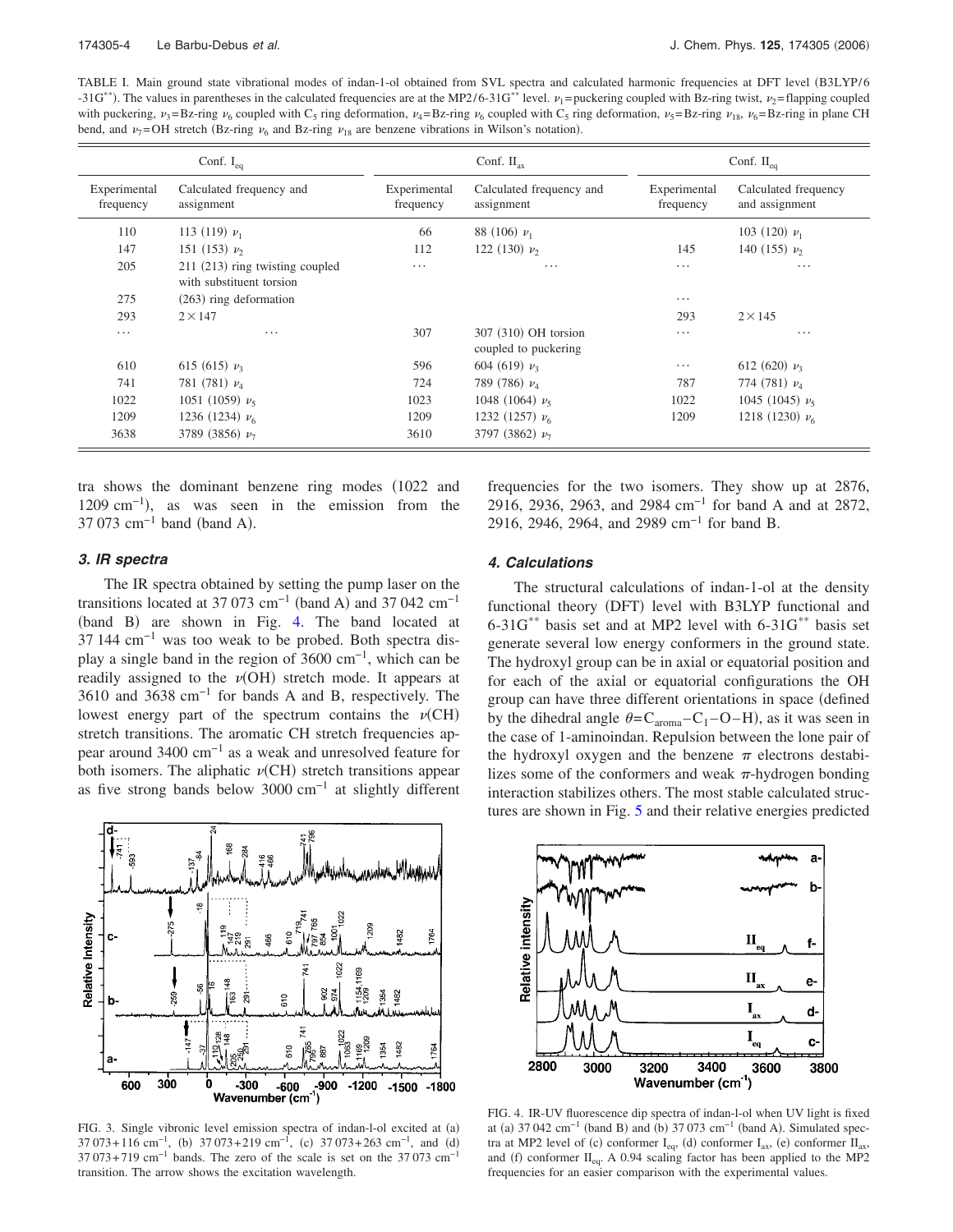



Conformer III<sub>eq</sub> (6.80/7.85 kJ/mol) Conformer III<sub>ax</sub> (5.65/8.92 kJ/mol)

FIG. 5. Calculated low-energy conformers of indan-l-ol for the ground state at the MP2 level with 6-31G\*\* basis set. The numbers in parentheses are the relative energies first value from MP2 and second value from DFT calculations) with respect to the minimum energy structure.

at the MP2 and DFT/B3LYP levels of theory are presented in Table II. The three most stable structures (conformer  $I_{eq}$ , conformer  $I_{ax}$ , and conformer  $II_{ax}$ ) have the hydrogen of hydroxyl group directed towards the benzene  $\pi$  electrons, while in the three comparatively higher energy conformers the OH group is directed outwards the benzene ring. Both MP2 and B3LYP calculations generate the same lowest energy structure  $I_{eq}$  which is similar to the lowest energy structure of 1-aminoindan, both having the substituent in equatorial position. In the second stable conformer of indan-1-ol the OH group is, however, in the axial position, which differs from the second stable conformer of 1-aminoindan where the  $NH<sub>2</sub>$ group was still in equatorial position. $10$  In this case, however, the second conformer in MP2 calculations (structure  $I_{ax}$  in Fig. 5) differs from that obtained with B3LYP calculations (structure  $II_{ax}$  in Fig. 5) by the OH torsion angle  $\theta$ . The possible path for conversion from one equatorial to another equatorial conformer or from one axial to another axial con-

TABLE II. Relative energy of the most stable calculated ground state conformers at different levels of theory.

|                            | Energy (kJ/mol) |                      |  |  |
|----------------------------|-----------------|----------------------|--|--|
| Conformers                 | $MP2/6-31G***$  | $DFT/B3LYP/6-31G***$ |  |  |
| Conformer $I_{eq}$         | $\Omega$        | $\Omega$             |  |  |
| Conformer $II_{eq}$        | 4.79            | 5.78                 |  |  |
| Conformer $III_{eq}$       | 6.80            | 7.85                 |  |  |
| Conformer $I_{\rm ax}$     | 1.85            | 5.28                 |  |  |
| Conformer $II_{\rm ax}$    | 3.14            | 4.35                 |  |  |
| Conformer $III_{\alpha x}$ | 5.65            | 8.92                 |  |  |



FIG. 6. Potential energy curves obtained by MP2/6-31G\*\* calculations for the torsional motion of OH group: (a) equatorial and (b) axial. The zero of the scale is set on the minimum energy structure.

former is possible by rotation of the OH group. Such potential energy curves obtained along the OH torsion coordinate are presented in Fig. 6 for the equatorial and axial conformers. Unlike indan-2-ol, the *gauche* conformers of indan-1-ol are not equivalent since the interactions of lone pairs and hydrogen with benzene  $\pi$  electrons are not the same. However, the two *gauche* axial structures are calculated very close in energy  $[\Delta E(I_{ax}/II_{ax}) = -1.29 \text{ kJ/mol}$  in MP2 and  $+0.93$  kJ/mol in B3LYP calculations] and the barrier height between the two forms is only about 3 kJ/mol. In these conditions it is difficult to decide which form is the observed isomer without new spectroscopic arguments. In contrast, the energy difference between the two lowest energy equatorial conformers  $(I_{eq}$  and  $II_{eq}$ ) is large and the barrier height for conversion from one conformer to the other is also high (barrier  $\sim$  12 kJ/mol for I<sub>eq</sub> to II<sub>eq</sub> and  $\sim$  7.2 kJ/mol for II<sub>eq</sub> and I<sub>eq</sub>). Therefore, transformation from one equatorial conformer to another by OH torsion is unexpected.

To correlate the first three bands observed in the fluorescence excitation spectrum to the predicted structures, we first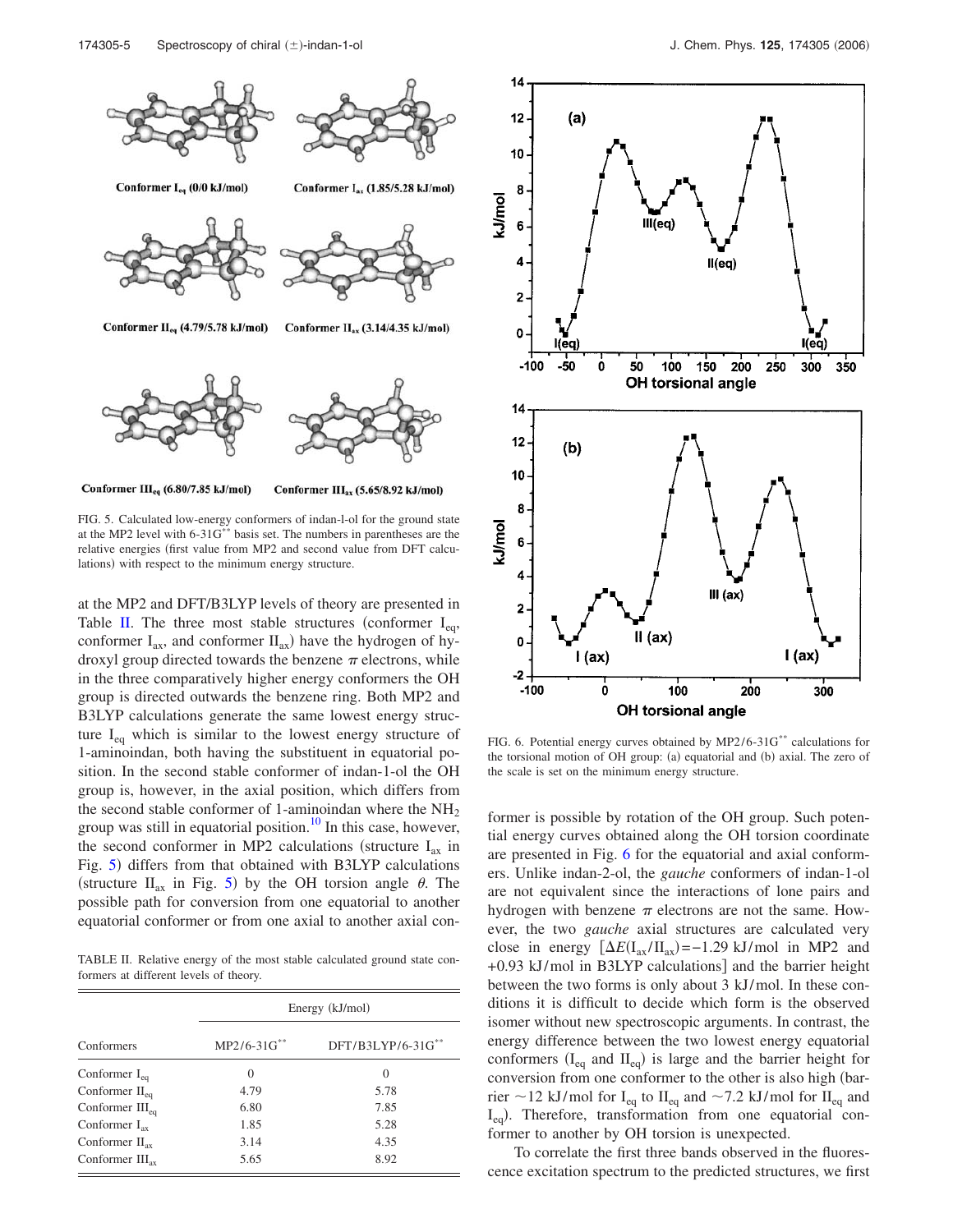compare the relative stability of the conformers with the relative intensity of the bands. Accordingly we attribute the strongest band at  $37073$  cm<sup>-1</sup> in the LIF spectrum to the energetically most stable conformer  $I_{eq}$ . The -31 and +71 cm<sup>-1</sup> bands should correspond to either conformers  $I_{ax}$ ,  $II_{ax}$ , on  $II_{eq}$ . As discussed before, the energy barrier between conformers  $I_{ax}$  and  $II_{ax}$  is too low for both isomers to be trapped in the supersonic jet and only one of them is expected to be present.<sup>38</sup> Thus the  $-31$  cm<sup>-1</sup> band should correspond to either axial  $I_{ax}$  or  $II_{ax}$  isomers and the small +71 cm<sup>-1</sup> feature should be attributed to the II<sub>eq</sub> isomer with the OH group directed outwards the molecular frame. As mentioned before, the energy barrier (Fig.  $6$ ) between I<sub>eq</sub> and  $II_{eq}$  conformers is high enough for both isomers to be trapped in their corresponding well during the course of the supersonic expansion. Being a theoretically high-energy conformer, conformer  $II_{eq}$  should be less populated and should correspond to a weaker band in the LIF spectrum.

We can now compare the observed and DFT calculated frequencies in the high-frequency region. The spectrum obtained by setting the probe on band A shows a lower  $\nu(OH)$ stretch frequency than that obtained with the probe on band B. Conformer  $I_{eq}$  has the lowest calculated  $\nu(OH)$  stretch mode frequency  $(3788 \text{ cm}^{-1})$  of the four most stable conformers. This gives further support to the assignment of band A to  $I_{\text{eq}}$ .

The spectrum obtained by setting the probe on band B resembles that of one of the axial conformers  $I_{ax}$  or  $II_{ax}$ , and a definite assignment of band B to one of them is difficult on the basis of the IR spectrum only. As mentioned before, the calculated barrier between  $I_{ax}$  and  $II_{ax}$  is very low and all that one can conclude from the IR spectra is that conformer II involves a hydroxyl substituent in axial position.

One can find also an additional argument for the assignment of the conformers by comparing the ground state vibrational frequencies deduced from the emission spectra with the theoretical normal modes deduced from B3LYP/6 -31G<sup>\*\*</sup> calculation (Table I). For conformer  $I_{eq}$ , there is a very good agreement between the low-frequency bands observed at 110, 147, and 205 cm<sup>-1</sup> and the calculated harmonic vibrational frequencies of 113, 151, and 211 cm<sup>-1</sup>. These frequencies are similar to those of 1-aminoindan assigned to puckering coupled with ring twisting, ring puckering coupled with interring flapping, and ring twisting coupled with substituent torsion, respectively. This shows that the chemical nature of the substituent does not strongly influence the high amplitude deformations of the indan skeleton for this conformer. Similarly the most intense emission features observed at 741 and 1022 cm−1 correlate very well with the modes calculated at 781 and  $1051 \text{ cm}^{-1}$  and assigned to five member ring deformations and aromatic ring deformation.

The agreement between the calculated spectrum of  $I_{ax}$  or  $II<sub>ax</sub>$  with experimental frequencies observed in the emission spectra resulting from the excitation of band B is not as satisfactory as in the previous conformer. However, the general trends such as the decrease of the frequency of the mixed puckering modes ( $v_{\text{exp}}$ =66 cm<sup>-1</sup>), and the presence of an additive vibrational frequency at  $307 \text{ cm}^{-1}$  in this conformer with respect to the most stable one, are well reproduced by the calculations. The discrepancy may be related to the small energy barrier between conformers  $I_{ax}$  and  $II_{ax}$ , which amounts to about 3 kJ/mol. In this situation, the harmonic frequencies approximation might not hold.

Finally the emission resulting from the excitation of the weak band at 71 cm<sup>-1</sup> resembles that of the main conformer. This resemblance matches the similitude which has been observed between the calculated frequencies of  $I_{eq}$  and  $II_{eq}$ . We therefore assign this band to the  $II_{eq}$  structure.

Still, the difference between the 1cR2PI spectrum obtained by Scuderi *et al.* and the LIF spectrum reported here is not clearly understood. Discrepancies between  $S_0$ - $S_1$  spectra obtained by 1cR2PI and those obtained by LIF have been observed already in systems showing a puckering inversion such as coumaran. $\frac{16}{16}$  In this case, the zero electron kinetic energy (ZEKE) results suggested the presence of two isomers but were at odds with the backing pressure dependence of the relative intensity of the two bands. The authors eventually assigned the band of minor intensity to a hot band. In our system, it would be difficult to explain the difference between the IR spectra of bands A and B if band B were a hot band. The difference would then arise from anharmonic coupling between the IR excited mode and the vibration involved in the hot band, which is probably located on the pseudo-four-member ring, as supposed for coumaran. However, it is not likely that anharmonic coupling with a lowfrequency mode located on the pseudo-four-member ring amounts to 28 cm−1 for the OH stretch mode. We therefore favor the assignment of this band to the  $I_{ax}$  conformer. The reason why this conformer is not observed in the 1cR2PI spectrum could be that it undergoes fast fragmentation in the ion.<sup>26,28</sup> Indeed, benzyl alcohol derivatives undergo fast fragmentation. It is suggested that two-color resonance enhanced multiphoton ionization (2c-REMPI) experiments would be highly desirable to answer this question.

## **B. Clusters**

Figure 7 shows the excitation spectra of indan-1-ol in the presence of methyl-lactate and ethyl-lactate. As can be seen in this figure, the spectrum of the heterochiral mixture *R*/*S* or  $S/R$ ) displays a pattern, which differs from that of the homochiral mixture (R/*R* or *S*/*S*). Thus complexation with indan-1-ol allows discriminating spectrally between the enantiomers of methyl- and ethyl-lactate. The spectrum of the complexes formed between (R)-indan-1-ol and (S)-methyl-lactate displays numerous bands mainly located at the red side of the strongest band  $(37 073 cm^{-1})$ . Much fewer and weaker bands appear at the blue side. The lowest energy band is shifted down in energy by 207 cm<sup>-1</sup> relative to the 37 073 cm−1 monomer band. It acts as an origin for a vibrational progression built on a  $15 \text{ cm}^{-1}$  mode and is followed by a complex pattern. In the blue side of the main origin transition, very weak bands appear at +44 and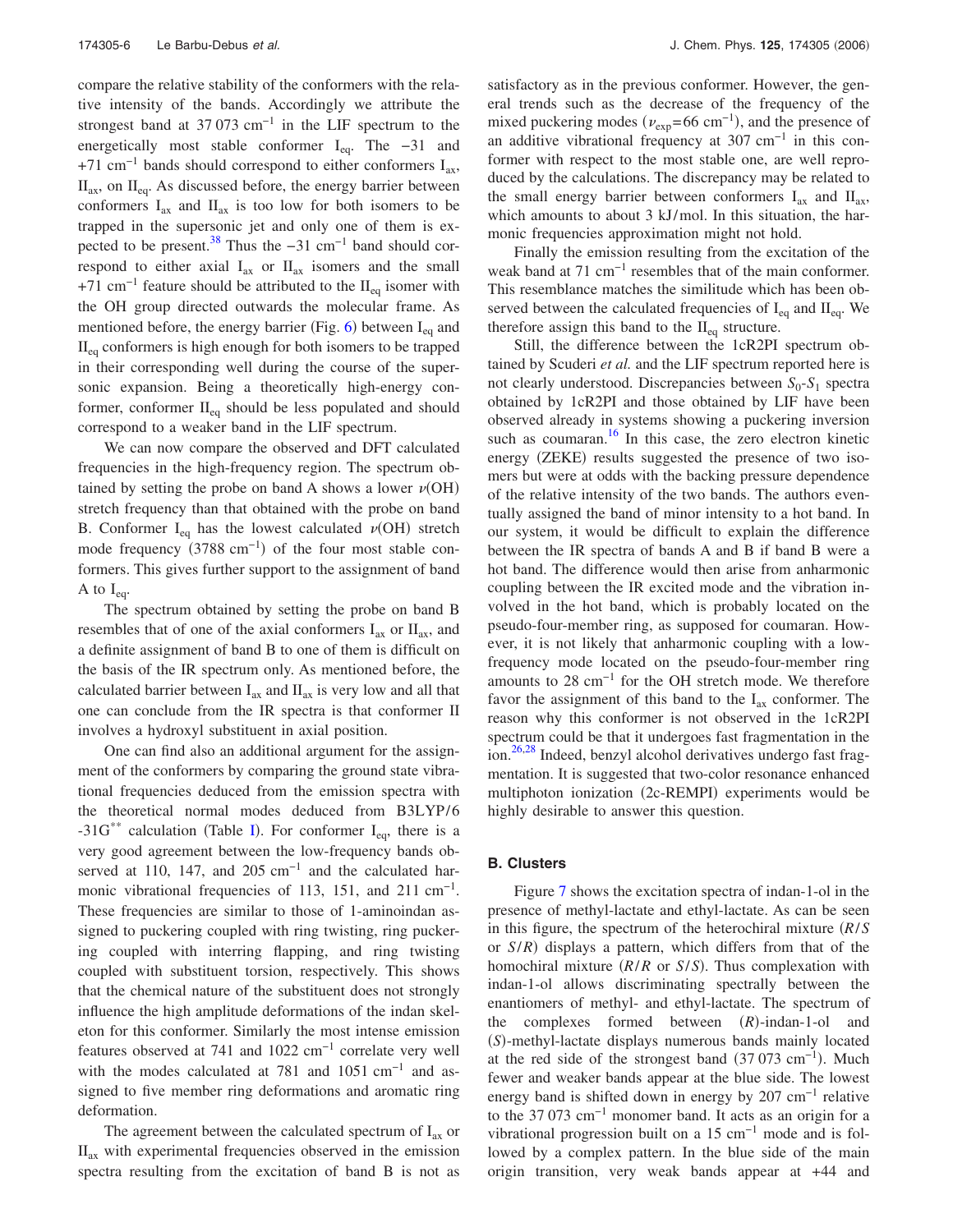

FIG. 7. Laser-induced fluorescence (LIF) excitation spectrum of jet-cooled  $(R)$ -indan-l-ol with (a)  $(S)$ -methyl-lactate and (b)  $(R)$ -methyl-lactate and *(R)*-indan-l-ol with *(c) (S)*-ethyl-lactate and *(d) (R)*-ethyl-lactate.

+58 cm−1. This suggests the presence of isomers or clusters of different sizes. Contrasting with this complexity, the excitation spectrum of *(S)*-indan-1-ol with *(S)*-methyl-lactate exhibits a very simple spectrum, starting at  $-22$  cm<sup>-1</sup> from the main origin band, which consists of a single vibrational progression built on a 15 cm−1 progression. Spectra obtained for complexes of  $(R)$ -indan-1-ol with  $(S)$ -ethyl-lactate exhibit a similar trend: The spectrum of the homochiral mixture bears strong similarities to that of the methyl-lactate complex, with a 15 cm−1 progression hardly shifted relative to the bare molecule origin. The spectrum of the heterochiral pair exhibits a larger redshift than that of the homochiral one. Stronger redshifts together with long intermolecular progressions have been attributed in other chiral systems to folded geometries showing large dispersion energy. $39$  A similar effect could also be observed in this system. Other possibilities include selective complexation of the two enantiomers by different isomers of the chromophore or enantioselectivity in the size of the formed adducts. Further experiments are in progress to answer these questions.

### **IV. CONCLUSION**

In this paper, we have measured LIF excitation, SVL emission, and fluorescence dip IR spectra of indan-1-ol and identified three conformers in supersonic jet. In combination with MP2 and DFT calculations, we have calculated ground state structures and the vibrational modes of the lowest conformer to assign the experimental spectra. The signature of mode coupling among the low-frequency modes is observed, as was seen in the case of other substituted indans. It is found that indan-1-ol shows enantioselective complexation with methyl- or ethyl-lactate.

### **ACKNOWLEDGMENTS**

One of the authors (N.G.) gratefully acknowledges CNRS for providing visiting scientist position to work at Laboratoire de Photophysique Moléculaire, University of Paris XI, Orsay and would like to thank his research scholar Amrita Chakraborty for helping the preparation of the paper. The authors acknowledge the "Centre de Ressources Informatiques" (Orsay University) for the allotment of computer resources. Another author (T.C.) thanks the Department of Atomic Energy Commission for the financial support to measure the DF spectra.

- <sup>1</sup> J. M. Hollas and E. Khailipour, J. Mol. Spectrosc. 77, 124 (1979).
- 2 T. L. Smithson, J. A. Duckett, and H. Weiser, J. Phys. Chem. **88**, 1102  $(1984).$
- $3$ K. H. Hassan and J. M. Hollas, Chem. Phys. Lett.  $169$ , 179 (1990).
- <sup>4</sup> K. H. Hassan and J. M. Hollas, Chem. Phys. Lett. **157**, 183 (1989).
- <sup>5</sup> J. Zhang, W. Y. Chiang, and J. Laane, J. Chem. Phys. **100**, 3455 (1994).
- <sup>6</sup> T. Klots, S. N. Lee, and J. Laane, J. Phys. Chem. **103**, 833 (1999).
- <sup>7</sup>M. J. Watkins, D. E. Belcher, and M. C. R. Cockett, J. Chem. Phys. **116**, 7855 (2002).
- <sup>8</sup>A. Das, K. K. Mahato, S. S. Panja, and T. Chakraborty, J. Chem. Phys. 119, 2523 (2003).
- <sup>9</sup>D. Scuderi, A. Paladini, M. Satta, D. Catone, S. Piccirillo, M. Speranza, and A. Giardini-Guidoni, Phys. Chem. Chem. Phys. 4, 4999 (2002).
- <sup>10</sup>K. Le Barbu-Debus, F. Lahmani, A. Zehnacker-Rentien, and N. Guchhait, Phys. Chem. Chem. Phys. 8, 1001 (2006).
- <sup>11</sup>K. Le Barbu-Debus, F. Lahmani, A. Zehnacker-Rentien, and N. Guchhait, Chem. Phys. Lett. 422, 218 (2006).
- <sup>12</sup>G. R. Desiraju and T. Steiner, *The Weak Hydrogen Bond in Structural* Chemistry and Biology (Oxford University Press, Oxford, 1999).
- <sup>13</sup>T. M. Fong, M. A. Cascieri, H. Yu, A. Bansal, C. Swain, and C. D. Strader, Nature (London) 363, 350 (1993).
- <sup>14</sup> J. Laane, J. Phys. Chem. A **104**, 7715 (2000).
- <sup>15</sup> J. Laane, in *Structures and Conformations of Non-rigid Molecules*, edited by J. Laane, M. Dakkouri, B. van der Veken, and H. Oberhammer (Elsevier, Amsterdam, 1993), Chap. 4.
- <sup>16</sup>M. J. Watkins, D. E. Belcher, and M. C. R. Cockett, J. Chem. Phys. **116**, 7868 (2002).
- <sup>17</sup> E. Bondoc, T. Klots, and J. Laane, J. Phys. Chem. A **104**, 275 (2000).
- <sup>18</sup>Z. Arp, N. Meinander, J. Choo, and J. Laane, J. Chem. Phys. **116**, 6648  $(2002).$
- <sup>19</sup> K. H. Hassan and J. M. Hollas, J. Mol. Spectrosc. **147**, 100 (1991).
- <sup>20</sup>M. Amat, O. Bassas, M. A. Pericas, M. Pasto, and J. Bosch, Chem. Commun. (Cambridge) 2005, 1327.
- <sup>21</sup>K. Kinbara, Y. Kobayashi, and K. Saigo, J. Chem. Soc., Perkin Trans. 2 **2000**, 111.
- $^{22}$ M. Masui and T. Shioii, Tetrahedron Lett. **39**, 5195 (1998).
- <sup>23</sup>D. Consalvo, A. Van der Avoird, S. Piccirillo, M. Coreno, A. Giardini-Guidoni, A. Mele, and M. Snels, J. Chem. Phys. 99, 8398 (1993).
- <sup>24</sup>K. Le Barbu-Debus, N. Seurre, F. Lahmani, and A. Zehnacker-Rentien, Phys. Chem. Chem. Phys. 4, 4866 (2004).
- <sup>25</sup>N. Borho, T. Haber, and M. A. Suhm, Phys. Chem. Chem. Phys. **3**, 1945  $(2001).$
- <sup>26</sup>M. Mons, F. Piuzzi, I. Dimicoli, A. Zehnacker-Rentier, and F. Lahmani, Phys. Chem. Chem. Phys. 2, 5065 (2000); K. Le Barbu-Debus, A. Zehnacker-Rentien, F. Lahmani, M. Mons, F. Piuzzi, and I. Dimicoli, Chirality 13, 715 (2001).
- <sup>27</sup>D. Catone, A. Giardini-Guidoni, A. Paladini, S. Piccirillo, F. Rondino, M. Satta, D. Scuderi, and M. Speranza, Angew. Chem. 43, 1868 (2004).
- <sup>28</sup>A. Latini, D. Toja, A. Giardini-Guidoni, S. Piccirillo, and M. Speranza, Angew. Chem., Int. Ed. 38, 815 (1999).
- <sup>29</sup>F. Lahmani, K. Le Barbu-Debus, and A. Zehnacker-Rentien, J. Phys. Chem. A 103, 1991 (1999).
- <sup>30</sup>D. Scuderi, A. Paladini, M. Satta, D. Catone, F. Rondino, M. Tacconi, A. Filippi, S. Piccirillo, M. Speranza, and A. Giardini-Guidoni, Phys. Chem. Chem. Phys. 5, 4370 (2003).
- <sup>31</sup>K. Le Barbu-Debus, F. Lahmani, and A. Zehnacker-Rentien, J. Phys. Chem. A 106, 6271 (2002).
- <sup>32</sup>C. K. Nandi, M. K. Hazra, and T. Chakraborty, J. Chem. Phys. **123**, 124310 (2005).
- <sup>33</sup>N. Seurre, K. Le Barbu-Debus, F. Lahmani, A. Zehnacker-Rentien, and J. Sepiol, Chem. Phys. 295, 21 (2003).
- <sup>34</sup>M. J. Frisch, G. W. Trucks, H. B. Schlegel *et al.*, GAUSSIAN 98, Revision A. 9, Gaussian, Inc., Pittsburgh, PA, 1998.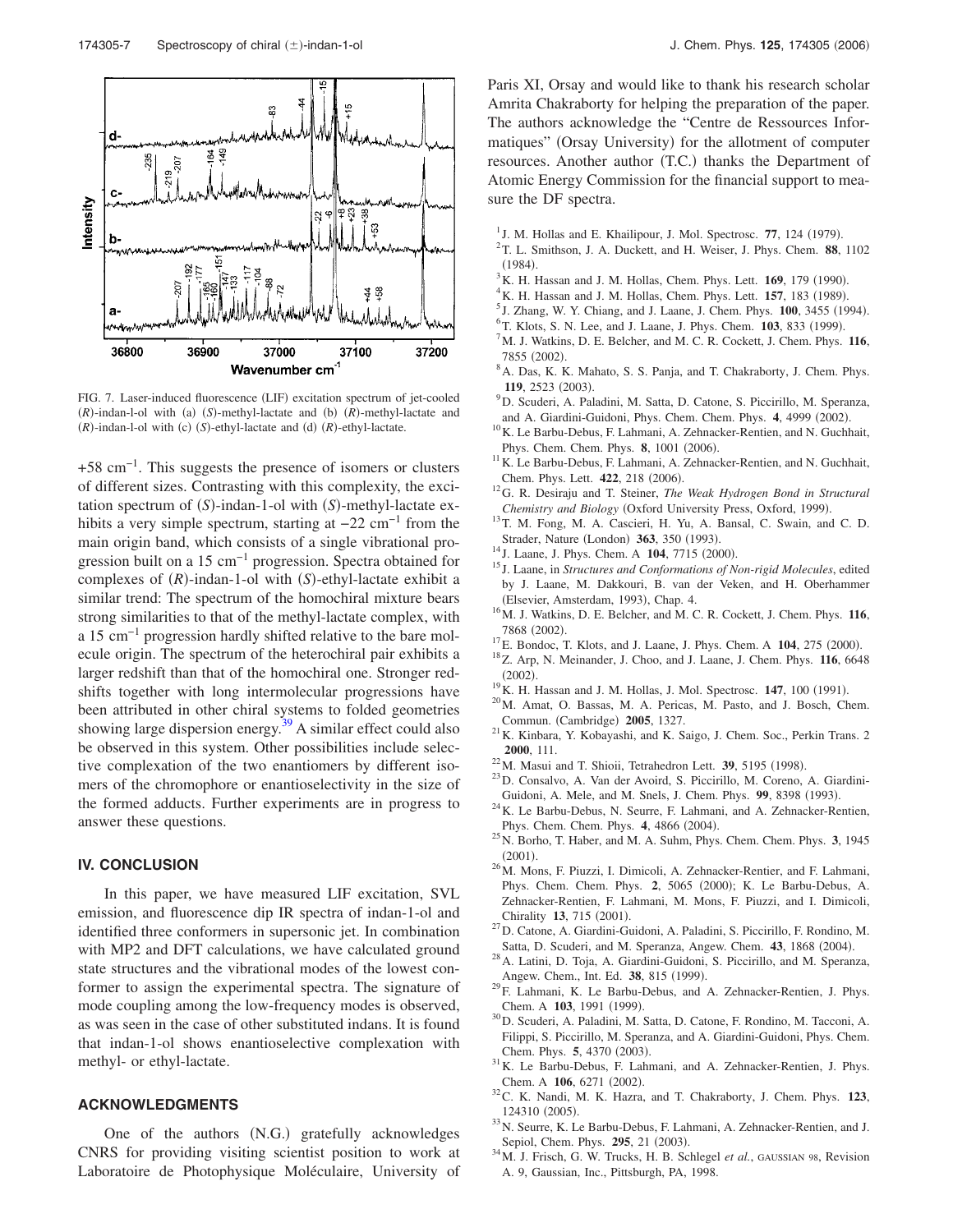- 
- 
- <sup>35</sup> G. J. Small, J. Chem. Phys. **54**, 3300 (1971).<br><sup>36</sup> W. L. Smith, J. Mol. Spectrosc. **187**, 6 (1998).<br><sup>37</sup> G. M. Sando, K. G. Spears, and J. T. Hupp, J. Phys. Chem. A **105**, 5317  $(2001).$
- $^{38}\rm R$ . S. Ruoff, T. D. Klots, T. Emilson, and H. S. Gutowsky, J. Chem. Phys. 93, 3124 (1990).
- <sup>39</sup>K. Le Barbu-Debus, V. Brenner, Ph. Millié, F. Lahmani, and A. Zehnacker-Rentien, J. Phys. Chem. A 102, 128 (1998).